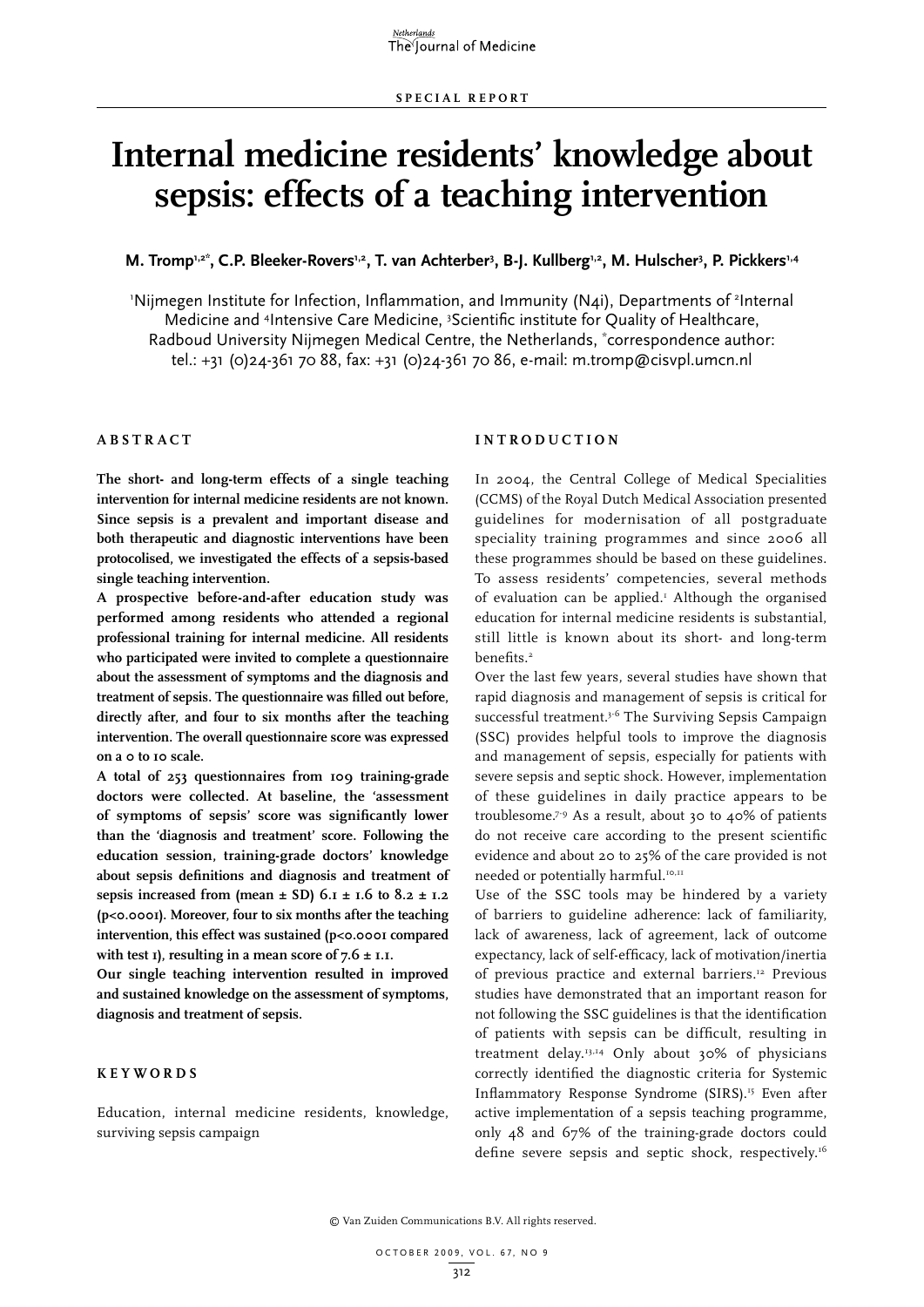Another reason for not following the SSC guidelines is the lack of knowledge about the management of patients with sepsis.<sup>13,14</sup> Therefore, extensive knowledge about sepsis is an important condition for early identification and management of patients with sepsis. In addition, none of the previous studies have evaluated the knowledge deficiency for different sepsis topics and the short- and long-term effectiveness of a teaching intervention aimed at improving physicians' knowledge about sepsis. We performed the present study in which the potential variety in residents' knowledge about the identification and management of sepsis and the short- and long-term effectiveness of a brief and single teaching intervention were examined.

## **MATERIALS AND METHODS**

## **Study design and population**

We performed a prospective before-and-after education study among internal medicine residents who visited the regional professional training for internal medicine (RODIN) about sepsis. RODIN is part of the training programme for internal medicine residents<sup>17</sup> and is organised five times a year at the Radboud University Nijmegen Medical Centre (RUNMC). RODIN is attended by residents from the RUNMC or one of the six affiliated regional community hospitals.

During a brief educational intervention based on the SSC guidelines, an internist-intensivist (PP) gave a lecture about the SSC, diagnosis and the management of sepsis.

## **Development of the questionnaire**

The questionnaire was based on the two topics of the SSC-based teaching intervention and included ten multiple choice questions: five questions covering assessment of the symptoms of sepsis (topic 1) and five questions about diagnosis and treatment of sepsis (topic 2). In the questionnaire, respondents were presented with short case descriptions. Examples of two questions are shown in *table 1* (the complete questionnaire is available on request).

## **Data collection and variables**

All data were collected in three periods: immediately before, three hours after the education session about sepsis, and four to six months following the teaching intervention. Before and directly after the lecture, the residents were asked to fill out the first two questionnaires. All respondents were approached by mail and asked to fill out the third questionnaire. Non-responders received two reminders, including the questionnaire, by e-mail. Relevant respondent characteristics included gender, and year of training.

**Table 1.** *Questionnaire with five questions covering assessment of the symptoms of sepsis (topic 1) and five questions about diagnosis and treatment of sepsis (topic 2), examples of two questions*

## **Topic 1: Assessment of symptoms**

*Which of the following criteria are SIRS criteria?*

- Temperature >38°C or <36°C, cold chills, heart rate >90 beats/ min, respiratory rate >20 breaths/min, altered mental status, PaCO<sub>2</sub> <4.3 kPa (32 mmHg), white blood cell count >12 x 10<sup>9</sup>/l,  $\leq$  4 x 10<sup>9</sup>/l or  $>$ 10% immature (band)forms.
- Temperature >38°C or <36°C, heart rate >90 beats/min, respiratory rate >20 breaths/min, PaCO<sub>2</sub> <4.3 kPa (32 mmHg) or respiration, white blood cell count >12 x 109/l, <4 x 109/l or >10% immature (band)forms.
- Temperature >38°C or <36°C, heart rate >90 beats/min, respiratory rate >20 breaths/min, PaCO<sub>2</sub> <4.3 kPa (32 mmHg), white blood cell count >12 x 10<sup>9</sup>/l, <4 x 10<sup>9</sup>/l or >10% immature (band)forms, hyperglycaemia in the absence of diabetes (glucose >6.8 mmol/l)

#### **Topic 2: Diagnosis and treatment of sepsis**

*When patient's blood pressure and/or organ perfusion does not respond to fluid challenges, you have to start with vasopressor therapy. Which proprostion(s) is/are correct? Proposition I: In case of hypotension in patients with septic shock, norepinephrine or dopamine is first choice vasopressor therapy. Proposition II: To offer protection to the kidneys, a low dose of dopamine can be used in the treatment of severe sepsis.*

• Proposition I as well as proposition II are correct

• Proposition I is correct, proposition II is incorrect

- Proposition I is incorrect, proposition II is correct
- Proposition I and proposition II are both incorrect

## **Statistical analysis**

Descriptive statistics included frequencies, percentages, means and standard deviations. All questions were given an equal weight of one point per question. The overall questionnaire score was expressed on a 0-10 scale. Potential differences in the total questionnaire scores between the three tests were analysed using a random-effects model with random-factor respondent and fixed-factor test. In a secondary analysis, gender and year of experience were added as covariates to investigate whether gender and experience had an impact on the scores. Finally, we investigated whether these factors influenced the learning, by adding the interaction terms with the test to the model.

## **R esults**

A total of 253 questionnaires were collected. Seven of these questionnaires were excluded: four questionnaires could not be linked to follow-up tests and three residents only filled out the questionnaire before or immediately after the education. We used 246 questionnaires for further analysis.

## **Respondents**

A total of 109 internal medicine residents participated, 91 of whom (84%) completed the questionnaire before and

Tromp, et al. Short- and long-term effects of sepsis education.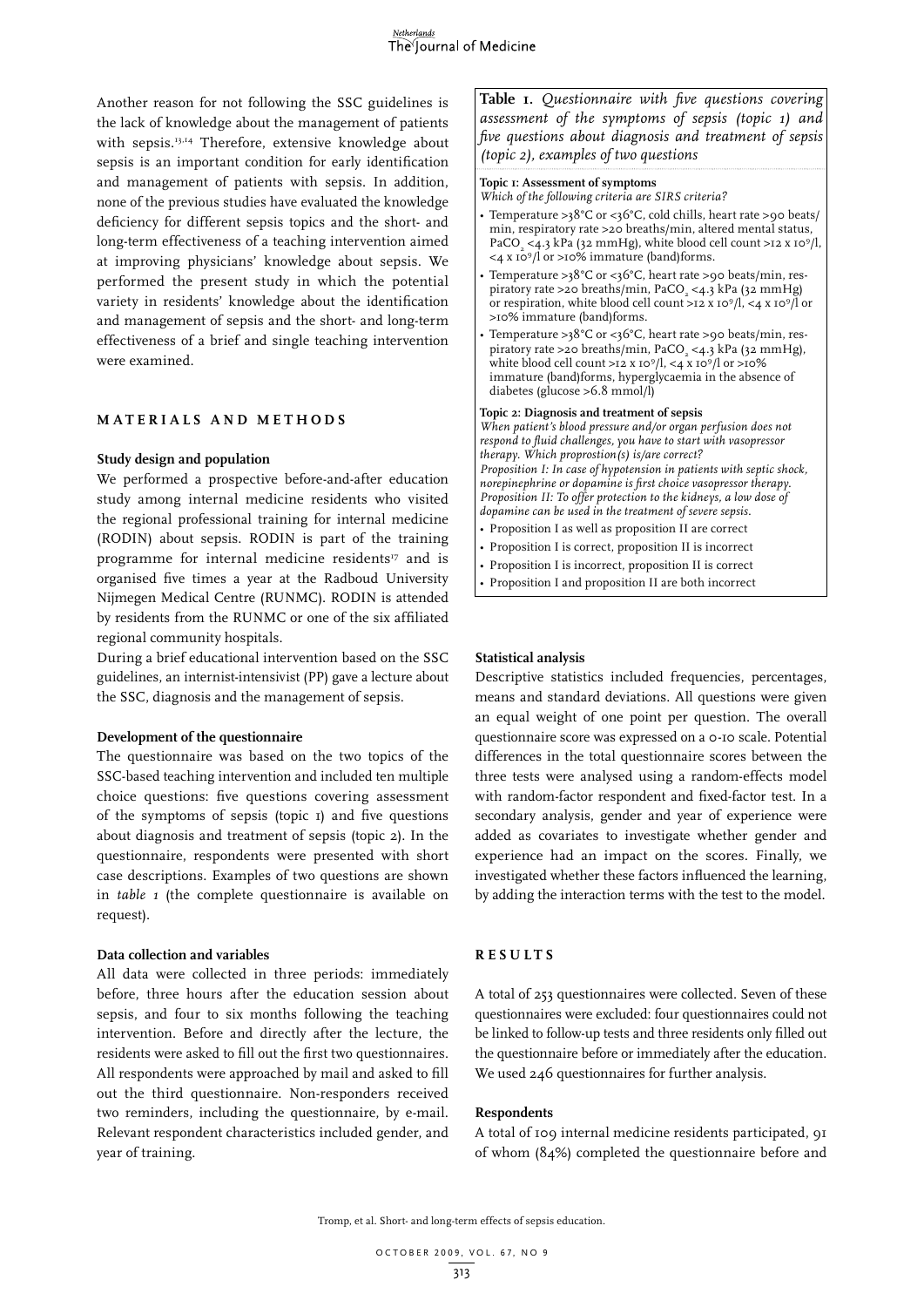immediately after the education. Of these participants 39% were male and 45% had more than two years training experience. The set of all three questionnaires was completed by 64 participants (70%), 33% were male and 42% had a training experience of more than two years.

## **Questionnaire data**

*Figure 1* illustrates the mean overall questionnaire scores and the mean scores per topic for all participants in the study. At test I and test II the mean overall questionnaire scores are comparable with the mean scores of the 64 respondents who filled out all three questionnaires: 6.1 ± 1.5 for test I and  $8.3 \pm 1.1$  for test II.

In the subgroup of residents who filled out all three questionnaires, the baseline score of  $6 \cdot 1 \pm 1.6$  increased to  $8.2 \pm 1.2$  after the lecture (p<0.0001). Moreover, four to six months after the teaching intervention this improvement was sustained (p<0.0001 compared with test 1), resulting in a mean score of  $7.6 \pm 1.1$ .

At baseline, questions concerning 'diagnosis and treatment' scored significantly better than 'assessment of symptoms' (*table 1*). As a result, only the score of 'assessment of symptoms' improved significantly (p<0.0001).

There were no significant differences between male and female residents in baseline score (data not shown). The mean scores for the years of training experience are summarised in *figure 2*. After adding gender and experience as covariates to the analysis, we found that there was no significant difference between scores or increase in score per gender or year of training (all p>0.05).





mean score for test II (8.2  $\pm$  1.2), and test I *vs* test III (7.6  $\pm$  1.1), respec**tively (both p<0.0001). †Significant difference between mean score for assessment of symptoms (4.4 ± 1.8) and diagnosis and treatment (8.0 ± 1.9) at baseline (p<.0001).**

#### **D i s c ussion**

Identification of patients with sepsis is essential for early diagnosis and treatment. In managing sepsis, delays can be life-threatening.<sup>3-5</sup> Lack of adherence to recommended SSC guidelines is in part caused by lack of knowledge of these guidelines. Through the education of residents about the SSC guidelines, both diagnosis and treatment of sepsis may improve.<sup>18</sup>

We demonstrated that following an educational intervention about sepsis, residents' knowledge about assessment of symptoms of sepsis improved significantly. One of the main findings of this study is that apart from the short-term effects, the improved test results were sustained after four to six months. In the first (baseline) questionnaire, the issues relating to the symptoms of sepsis scored significantly lower than those related to the diagnosis and treatment. This might be related to the fact that the SIRS criteria described by Bone<sup>19</sup> demonstrate a high sensitivity, but low specificity for sepsis and may not equal the residents' clinical perception of a septic patient. Interestingly, a previous study showed that a majority of physicians believe that other physicians within their speciality define sepsis differently from themselves: not more than 17% agreed on any one definition.<sup>20</sup> This may explain why we found no association between years of experience and knowledge level at baseline or increase following an education session. Importantly, only the Bone criteria are acknowledged and it remains important that everyone uses these sepsis definitions correctly. In addition, this finding emphasises our view that the effectiveness of educational activities and progression

Tromp, et al. Short- and long-term effects of sepsis education.